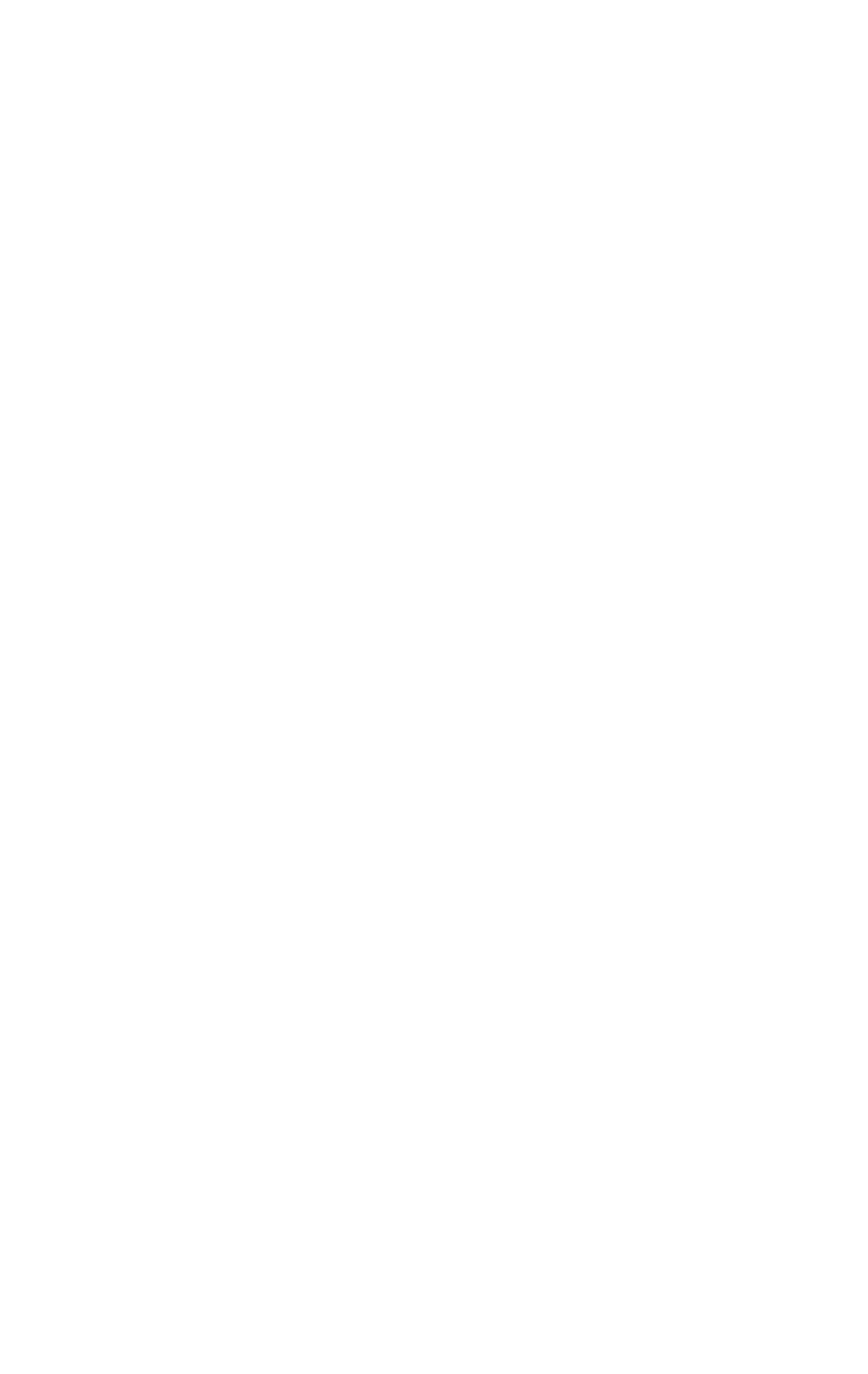## HISTORICAL NOTE

On 14th January 1716, four men met at St Dunstan's Coffee House on Fleet Street. It was at this momentous meeting that the Charitable Proposal for Relieving the Sick and Needy and Other Distressed Persons was drawn up, setting in motion a series of events that lead to the creation of the Chelsea and Westminster Hospital as we know it today.

These four men were Mr Henry Hoare, a banker, Mr William Wogan, a writer on religious subjects, Mr Robert Witham, a wine merchant, and The Reverend Patrick Cockburn, Curate Emeritus of St Dunstan's Church. Mr Hoare and his fellow founders contributed their own money to provide relief, care, necessities, and company for the sick poor.

In 1719 the Trustees and Managers of the Charity for Relieving the Sick and Needy, a new incarnation of the society comprised of twelve men, met at the same St Dunstan's Coffee House. In the coming years, the trustees rented a house in Petty France, Pimlico, which became the Society's first infirmary: the first hospital to be formed since the Reformation and the first charitable funded hospital in the world. By 1724, the 18-bed infirmary had become inadequate and a larger property was found in Chappell Street, which later became The Broadway.

The hospital relocated to Castle Lane in 1735, creating the Establishment for Incurables. The opening of Westminster Bridge in 1750 saw an increase in injuries resulting from road accidents which led to an early form of Accident and Emergency being created. In 1770 a new sign designated the hospital Westminster Hospital for Sick and Lame Patients, and by 1767 proposals were put forward to build a dedicated operating room.

By 1833 the first new-build Westminster Hospital was completed, described as a dignified building in the centre of Westminster. The hospital admitted more than 1,000 in-patients each year and eventually incorporated the Medical School and an operating 'theatre' where students and visitors could watch procedures.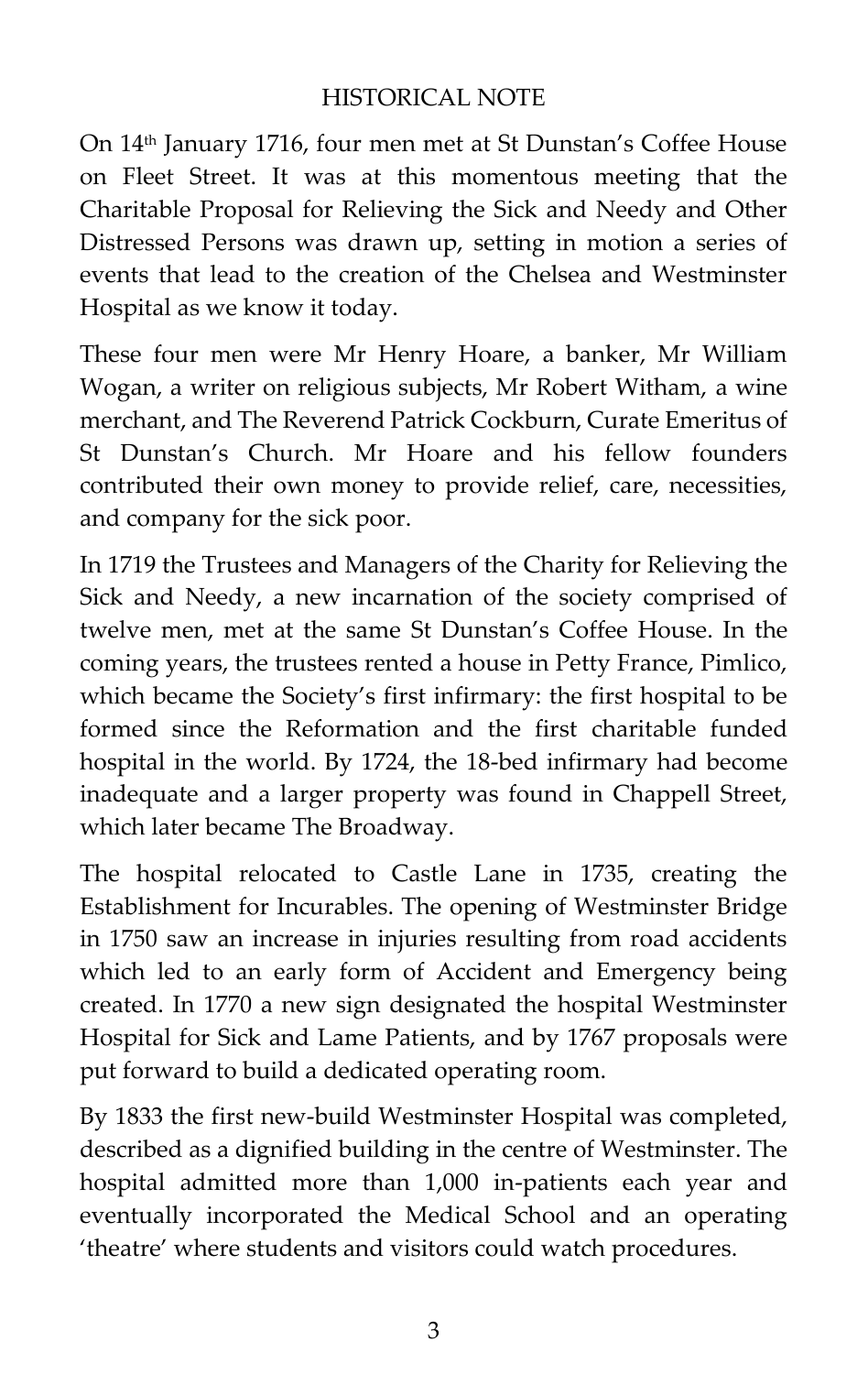In 1847, the infamous surgeon, Hale Thompson, performed the first operation under general anaesthetic.

Westminster surgeons performed the first operations using new antiseptic methods in 1877.

During the First World War, Westminster Hospital offered beds, trained nurses, and pathologists, but by the end of the war, much of the hospital building was dilapidated. In 1939, a new site on both sides of St John's Gardens in Westminster was eventually opened. Unfortunately, there was little time for the hospital to settle into its new home, as the Second World War called upon its services. Some 600 major injuries and 600 less severely injured patients were treated between September 1940 and May 1941. The hospital was hit by three bombs during the war but, remarkably, there were no resulting casualties.

In 1946 the Infants' Hospital became part of Westminster Hospital, renamed The Westminster Children's Hospital. The passing of the National Health Service Act in 1948, making healthcare free at the point of entry from cradle to the grave, led to the creation of the Westminster group of hospitals.

In 1960 the Westminster Governors acquired Queen Mary's Hospital, famous for its treatment of injured and limbless soldiers in the First World War, which became a centre for burns treatment, limb-fitting, and plastic surgery before it closed at the beginning of the Millennium.

The last Westminster Hospital closed its doors in 1992, and the Chelsea and Westminster Hospital we know today opened on Fulham Road in 1993, bringing together the services of Westminster Hospital, Westminster Children's Hospital, St Stephen's Hospital, and St Mary Abbot's Hospital. The new space was designed to incorporate art installations, with a large atrium to remove the enclosed corridors of traditional hospitals. In 2014 the Chelsea Children's Hospital was officially opened, and in 2015, the West Middlesex University Hospital joined to create the Chelsea and Westminster Hospital NHS Foundation Trust. Today, the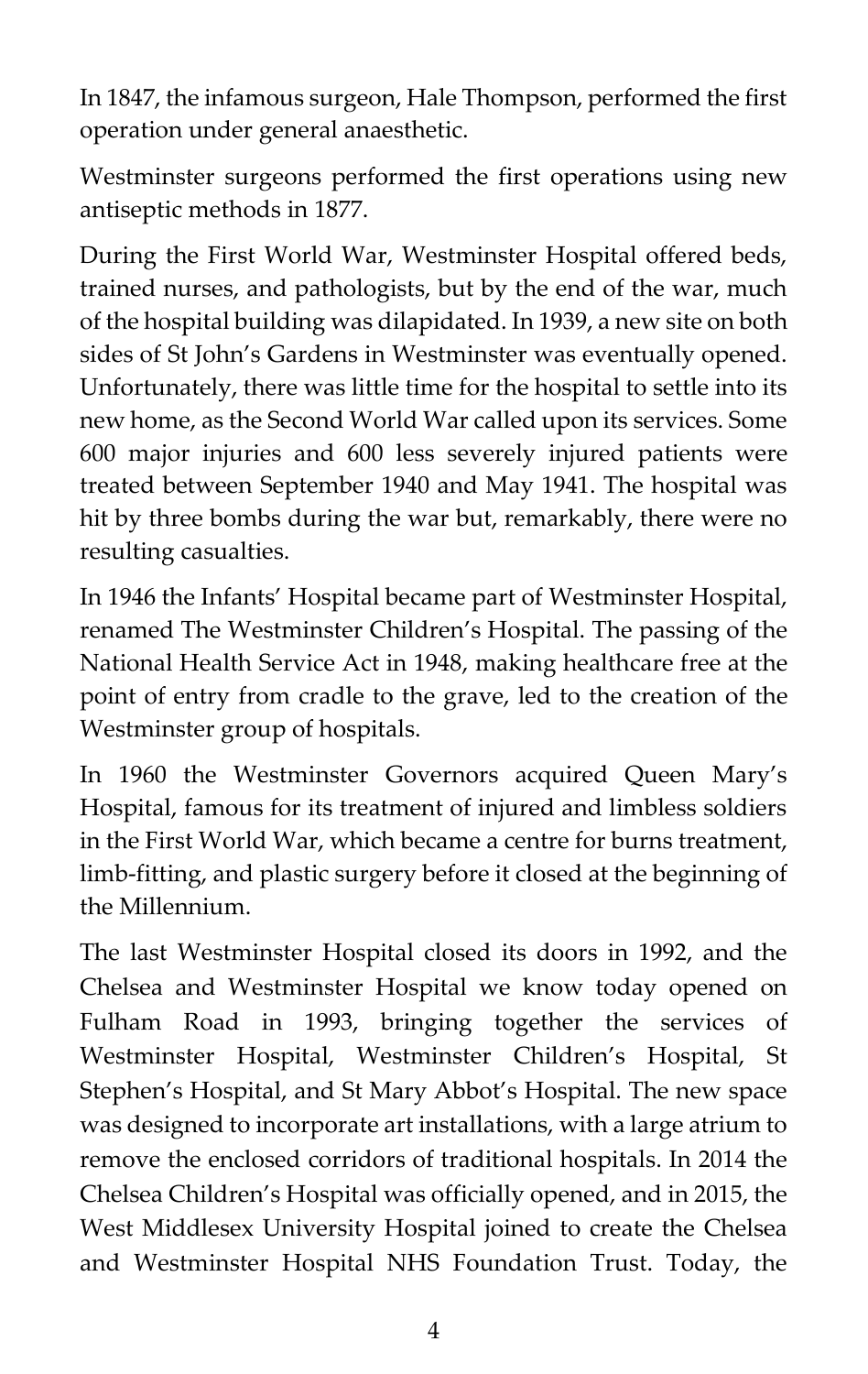hospital employs 6,000 staff caring for nearly one million people, has some of the best facilities in the country, and was consistently ranked the top performing Trust in the UK throughout 2018.

Gifts from generous donors continue to play an important role in helping our hospitals and clinics provide better care and experience for our patients and their families. CW+, the Trust's charity, is fortunate and grateful to have an active and engaged community of charitable supporters, many of whom have a personal connection to our services. It is thanks to this help and generosity that the Trust is able to deliver a wide range of programmes that are above and beyond what might otherwise be possible in an NHS setting. Find out more at www.cwplus.org.uk.

*adapted from* A Brief History of Westminster Hospital Tercentenery 1719–2019 *Professor Paul Aichroth Alumnus of Westminster Medical School, University of London, and Imperial College*

## A NOTE ABOUT THE MUSIC

In the latter part of the  $18<sup>th</sup>$  century, subscriptions and receipts to the Westminster Hospital for Sick and Lame Patients began to decrease. The popular appeal of Handel's music at this time, coinciding with the centenary of his birth, meant the hospital was able to arrange musical concerts in St Margaret's Church, Westminster Abbey, and received one third of the concert's proceeds, raising much-needed funds to continue to treat patients. To mark the popularity of these concerts, some of Handel's music has been included in today's service.

Performing arts are an integral part of the patient experience at the Trust hospitals today, creating a healing environment which can improve patient experience and clinical outcomes. The Trust's charity, CW+, brings live music, dance, theatre performances, and workshops to the wards every day, to help improve social inclusion, auditory and verbal memory, mood, and visual awareness.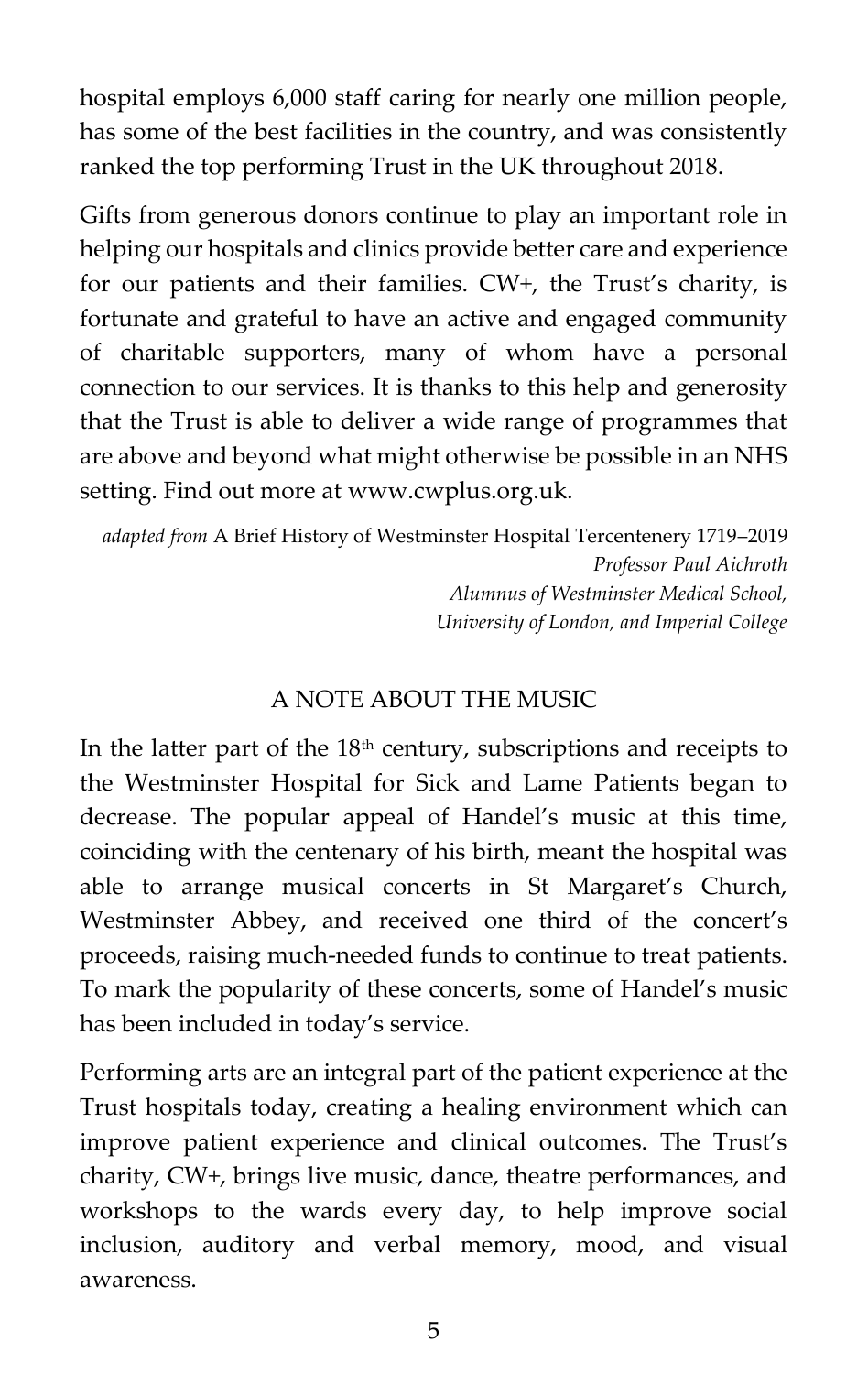

*Westminster Hospital in 1840 in Broad Sanctuary, opposite Westminster Abbey*



*Chelsea and Westminster Hospital today, on Fulham Road*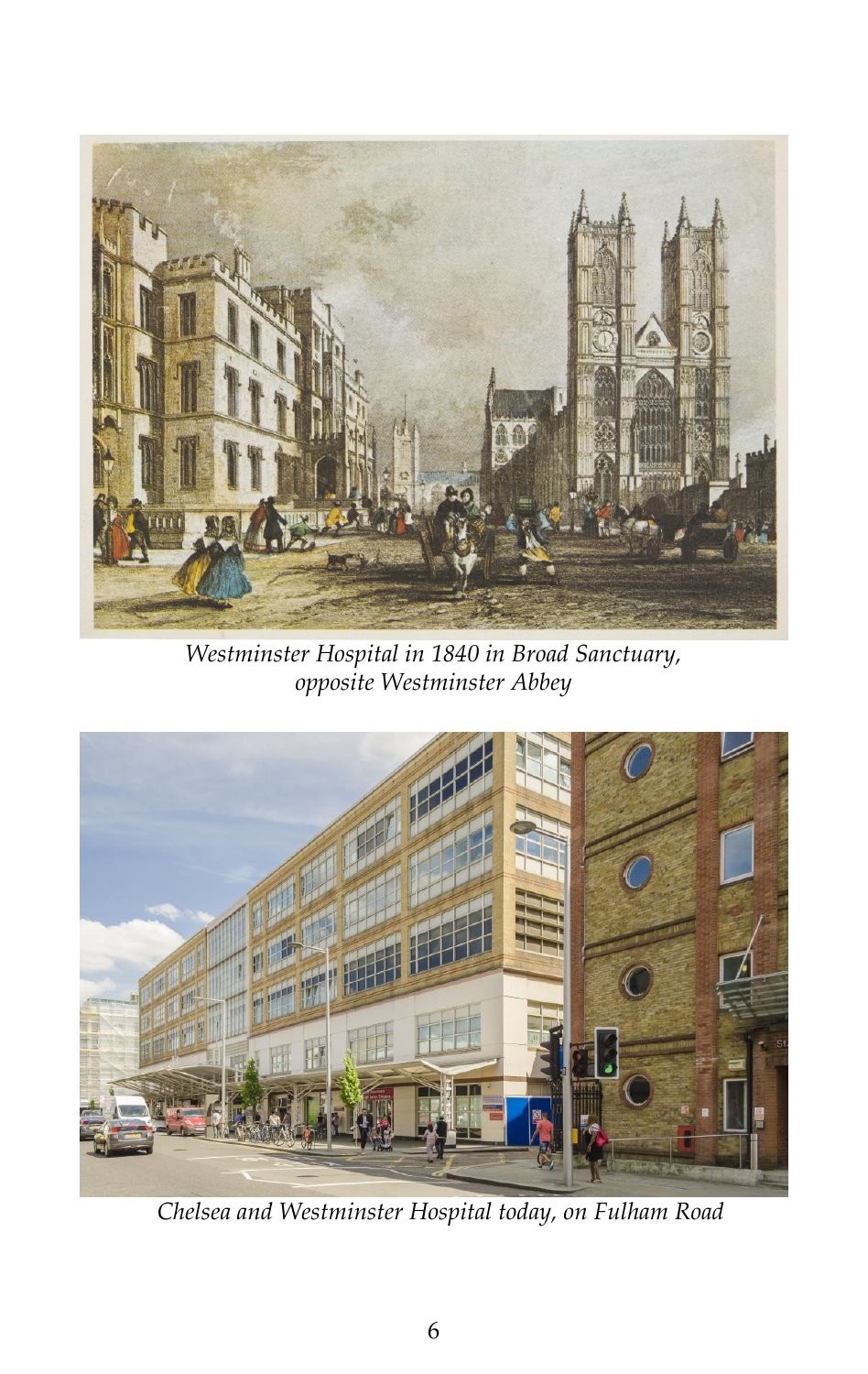

*A staff nurse and two student nurses, Westminster Hospital, 1963*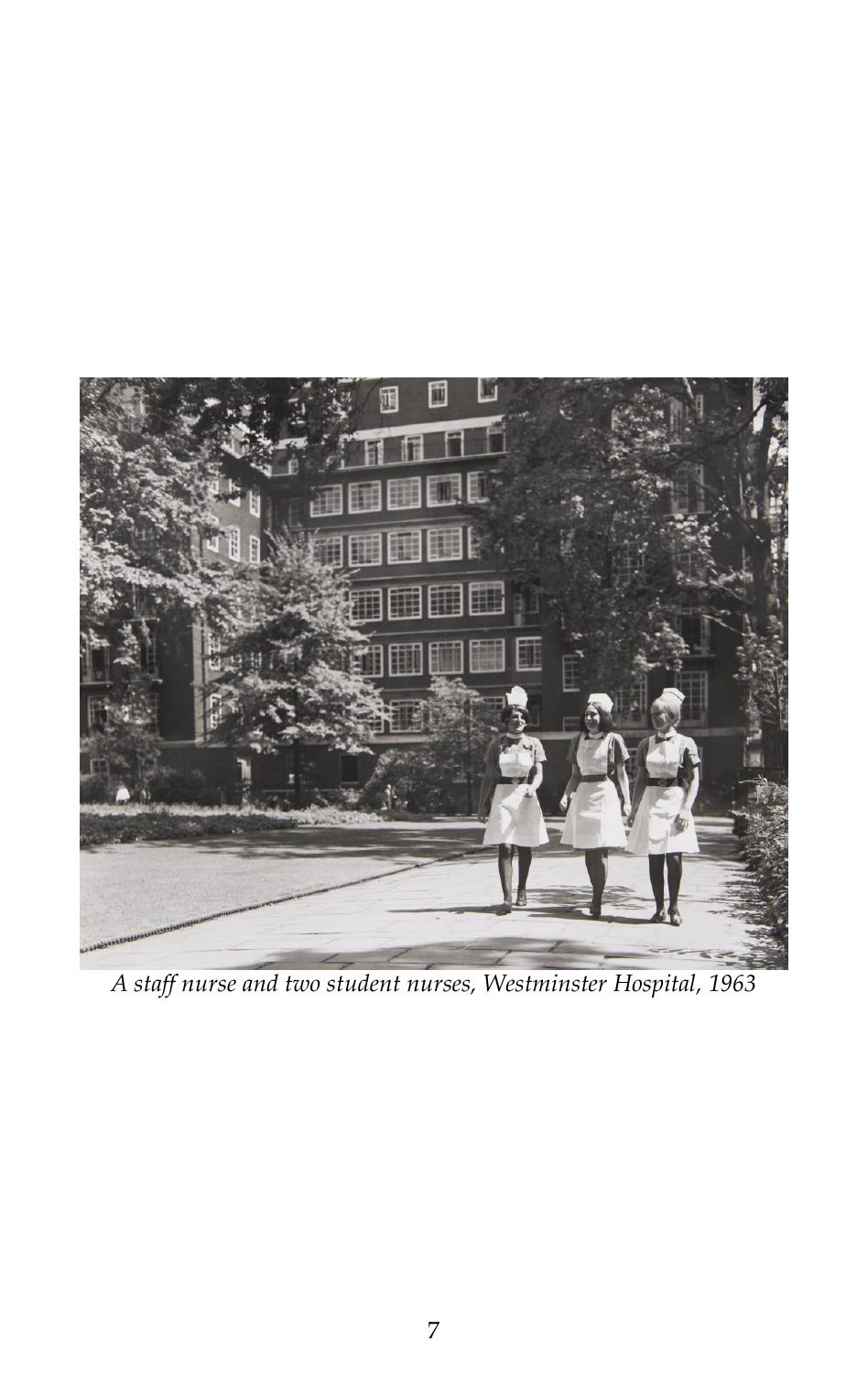*The church is served by a hearing loop. Users should turn the hearing aid to the setting marked* T*.*

*Members of the congregation are kindly requested to refrain from using private cameras, video, or sound recording equipment. Please ensure that mobile telephones and other electronic devices are switched off.*

*The service is conducted by The Very Reverend Dr John Hall, Dean of Westminster.*

*The service is sung by the Special Service Choir of Westminster Abbey, directed by Peter Holder, Sub-Organist.*

*The organ is played by Matthew Jorysz, Assistant Organist.*

*Before the service, Alexander Hamilton, Organ Scholar, plays*

|          | <i>from</i> Venus and Adonis | John Blow (1649–1708)          |
|----------|------------------------------|--------------------------------|
|          | i. Overture                  | arranged by Alexander Hamilton |
|          | The Act Tune (Act II)        | $(b\ 1996)$                    |
| $\cdots$ |                              |                                |

iii. A Dance of Cupids

iv. The Graces' Dance

*Ensemble Hesperi plays*

| Concerto Grosso Op 3 no 4 HWV 315 | George Frideric Handel |
|-----------------------------------|------------------------|
| Concerto Grosso Op 3 no 3 HWV 314 | $(1685 - 1759)$        |

*The Singing Staff of Chelwest, directed by Jonathan Eyre, sings*

Sing *Andrew Lloyd Webber (b 1948) Gary Barlow (b 1971)*

*The Organ Scholar plays*

Allegretto and Folk tune *Percy Whitlock (1903–46) from* Five Short Pieces

*The Deputy Lieutenant for Westminster, Dr Paul Knapman DL, representing Her Majesty's Lord-Lieutenant of Greater London, is received by the Dean and Chapter of Westminster. Presentations are made, and he is conducted to his seat.*

*Hymns covered by Christian Copyright Licensing (International) Ltd are reproduced under CCL no 1040257*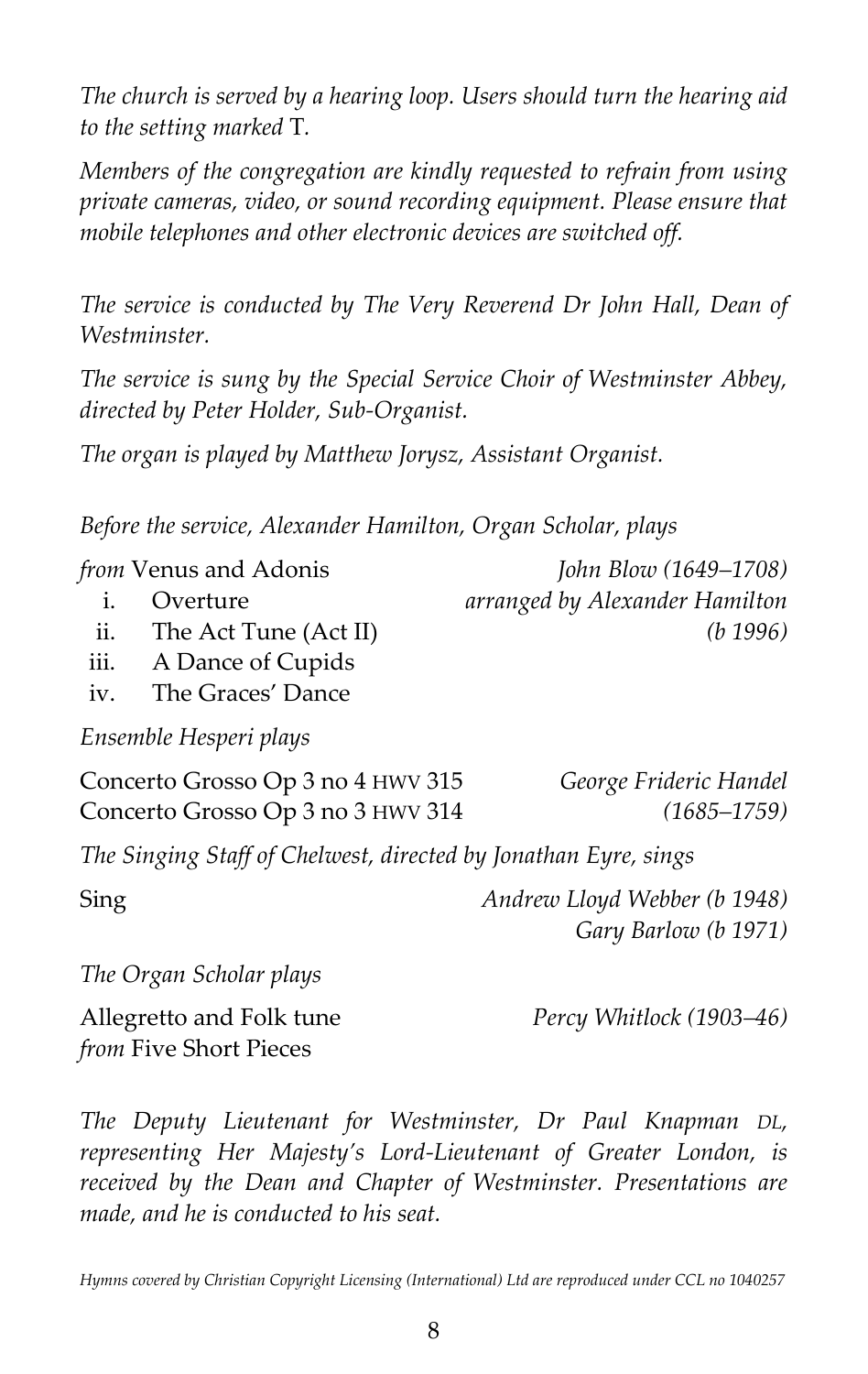## ORDER OF SERVICE

*All stand. The choir sings* 

THE INTROIT

TASTE and see how gracious the Lord is; blest is the man that trusteth in him. O

*Ralph Vaughan Williams (1872–1958) Psalm 34: 8*

*All sing* 

THE HYMN



**PRAISE** to the Lord, the Almighty, the King of creation;<br>O my soul, praise him, for he is thy health and salvation O my soul, praise him, for he is thy health and salvation: come ye who hear,

brothers and sisters draw near,

praise him in glad adoration.

Praise to the Lord, who o'er all things so wondrously reigneth, shelters thee under his wings, yea, so gently sustaineth:

 hast thou not seen all that is needful hath been granted in what he ordaineth?

Praise to the Lord, who doth prosper thy work, and defend thee; surely his goodness and mercy here daily attend thee;

ponder anew

all the Almighty can do,

he who with love doth befriend thee.

Praise to the Lord, who, when tempests their warfare are waging, who, when the elements madly around thee are raging, biddeth them cease, turneth their fury to peace, whirlwinds and waters assuaging.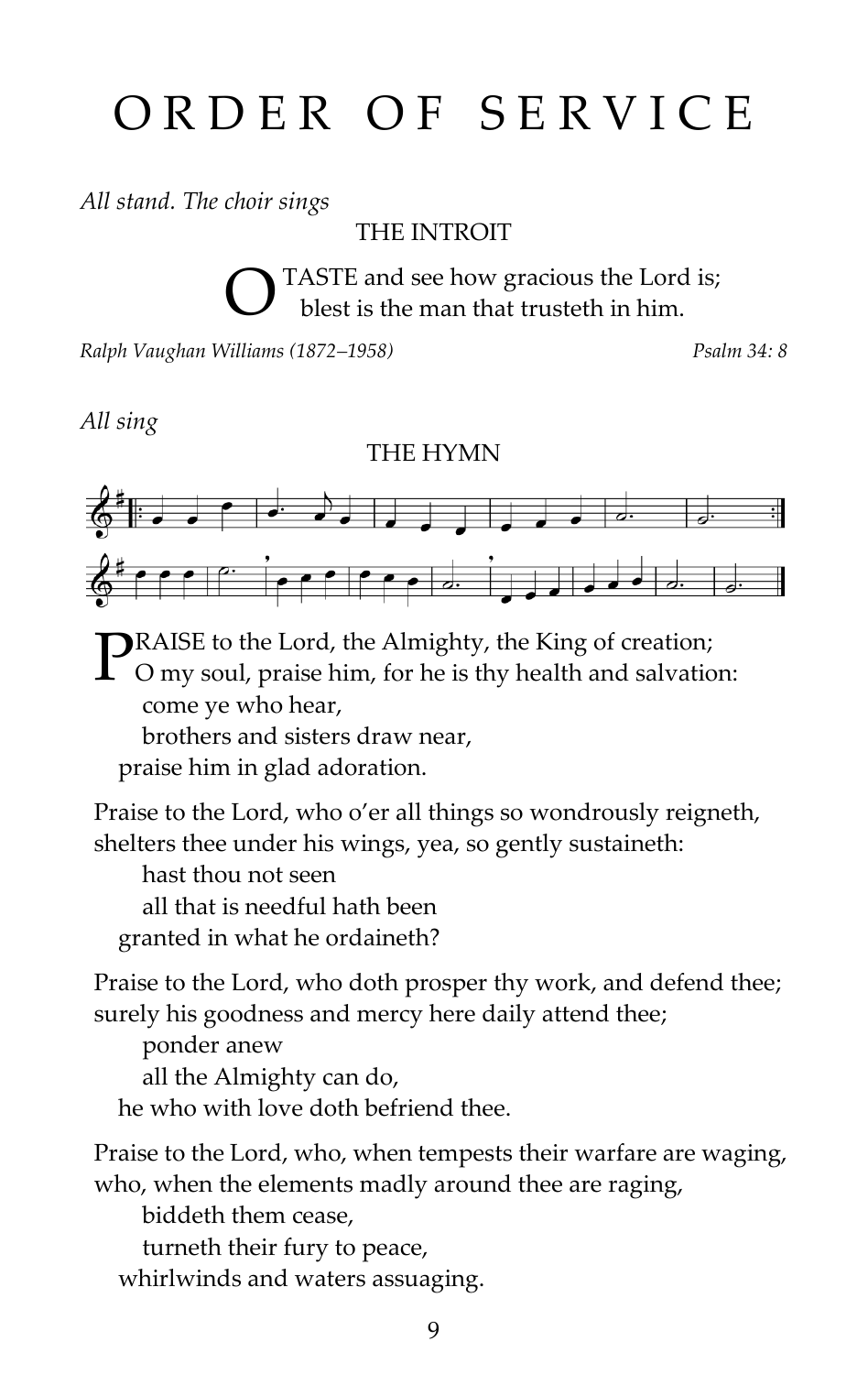Praise to the Lord! O let all that is in me adore him! All that hath life and breath come now with praises before him! Let the Amen sound from his people again: gladly for ay we adore him.

*Lobe den Herren 440 NEH Joachim Neander (1650–80)*  Praxis pietatis melica *1668 translated by Catherine Winkworth (1827–78)*

#### THE PROCESSION

*during the Hymn, the following are brought forward and presented to the Dean at the High Altar*

#### The Westminster Hospital banner

*one side of the banner, signifying Westminster Hospital, incorporates the City of Westminster and Westminster Abbey coats of arms, and the other side shows the Bambino emblem of a baby wrapped in cloth, signifying the Westminster Children's Hospital.*

*carried by Martin Lewis, Former Senior Nurse Manager and Lead Governor, Westminster Hospital Westminster Children's Hospital and Chelsea and Westminster Hospital, accompanied by Mary Neiland, former Directorate Manager of Anaesthetics and Imaging, Westminster Hospital and Chelsea and Westminster Hospital, and Dr D J Richard Morgan, Consultant Physician, Chelsea and Westminster Hospital NHS Foundation Trust, and Lecturer, Westminster Medical School 1984, Senior Lecturer Charing Cross, and Westminster Medical School, Imperial College, 1988 until present*

## The Chelsea and Westminster Hospital NHS Foundation Trust banner

*hand-embroidered to mark the 300th anniversary of the Chelsea and Westminster Hospital, incorporating elements of the original Westminster Hospital banner and the Chelsea and Westminster Hospital NHS Foundation Trust logo.*

*carried by Dr Gary Davies, Clinical Director of Acute Services, Consultant Respiratory and Acute Medicine Physician, Chelsea and Westminster Hospital NHS Foundation Trust, and Wing Commander, Royal Air Force, accompanied by Vanessa Sloane, Degree Nurse Student 1987–1991, Westminster Hospital and Director of Nursing, Chelsea and Westminster Hospital NHS Foundation Trust, and Sam Dalton, founding member of the Youth Forum, Chelsea and Westminster Hospital NHS Foundation Trust*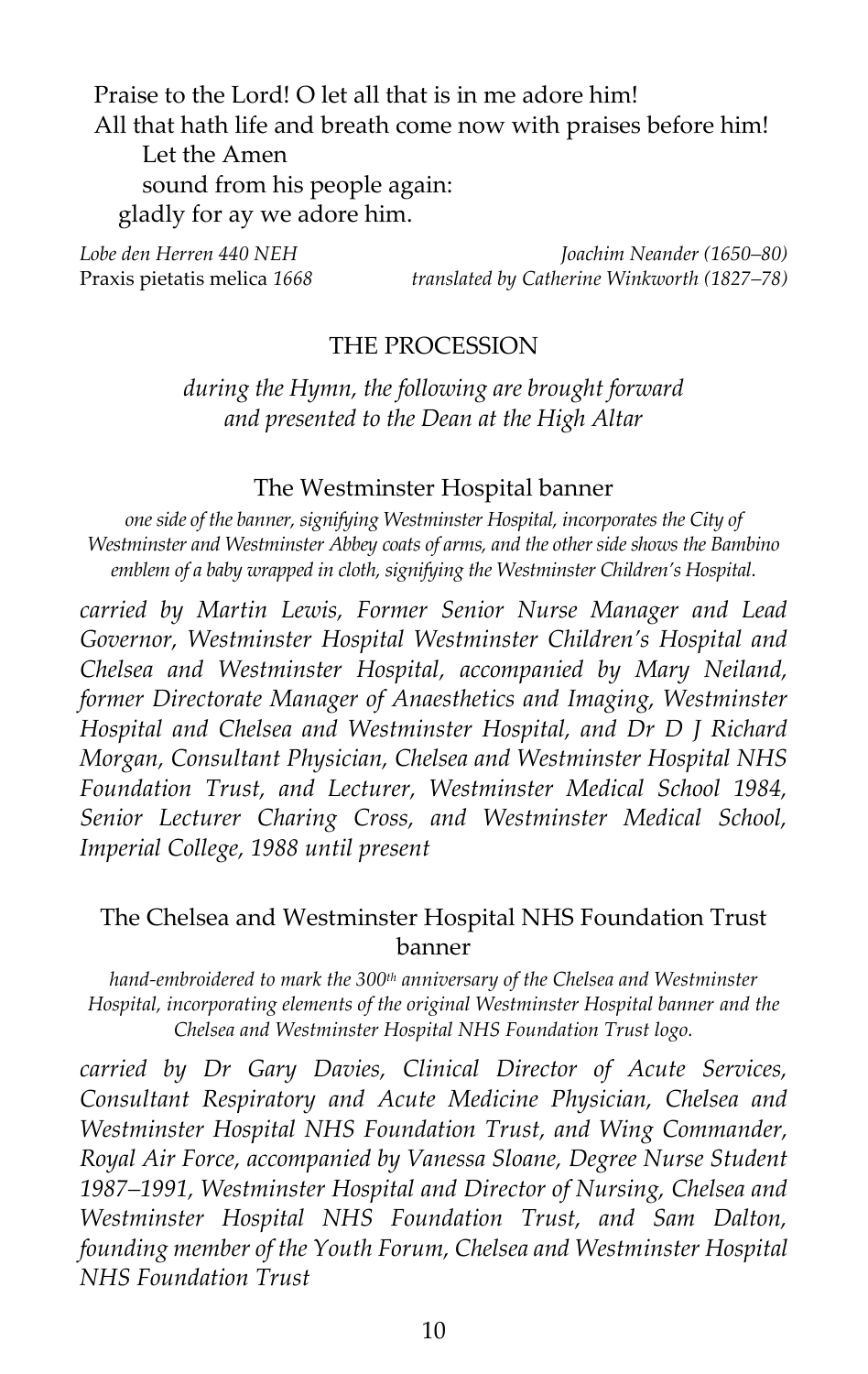### The Bowl of Oranges

*signifying Kelly's Orange, which was wrapped in commemorative paper and given to every in-patient at Westminster Hospital in 1970, to honour the 250th anniversary of the admission of the first in-patient, John Kelly. Mr Kelly was admitted in 1720 with 'Evil in his joints and scurvy' and one month later was cured by the Society's first physician, ex-mariner Dr Alexander Stuart.*

*carried by Sandra Easton, Chief Financial Officer, Chelsea and Westminster Hospital NHS Foundation Trust, accompanied by Julia Anderson, Former Administrator, Westminster Medical School, Anne Dede, Ward Sister, Chelsea and Westminster Hospital NHS Foundation Trust, and Jencil Austin, Maternity Support Worker, Chelsea and Westminster Hospital NHS Foundation Trust*

*The Dean gives*

#### THE BIDDING

E gather here in Westminster Abbey, near to the site of the W<sup>E</sup> gather here in Westminster Abbey, near to the site of the first hospital former Westminster Hospital, to celebrate the first hospital to be formed since the Reformation and the first voluntary hospital in the world.

We give thanks for the original founders and benefactors and for the constant change and development over the past three hundred years that has led to the formation of the current Chelsea and Westminster Hospital in the Fulham Road.

We pray for the continuous discovery of new and better ways of promoting health and healing and for all who suffer illness or disability of any kind.

We have placed on the altar symbols of the history of the hospital and of its current reality. With them, we offer to almighty God our prayers for the hospital, for its nursing and medical staff, and for all who support the work of healing and caring.

*All sit for*

## THE TESTIMONIES

#### *by*

Dr Thomas Newsom-Davis *Consultant in Medical Oncology Chelsea and Westminster Hospital NHS Foundation Trust*

*and*

Angela Henderson *Patient Governor, patient, and supporter Chelsea and Westminster Hospital NHS Foundation Trust*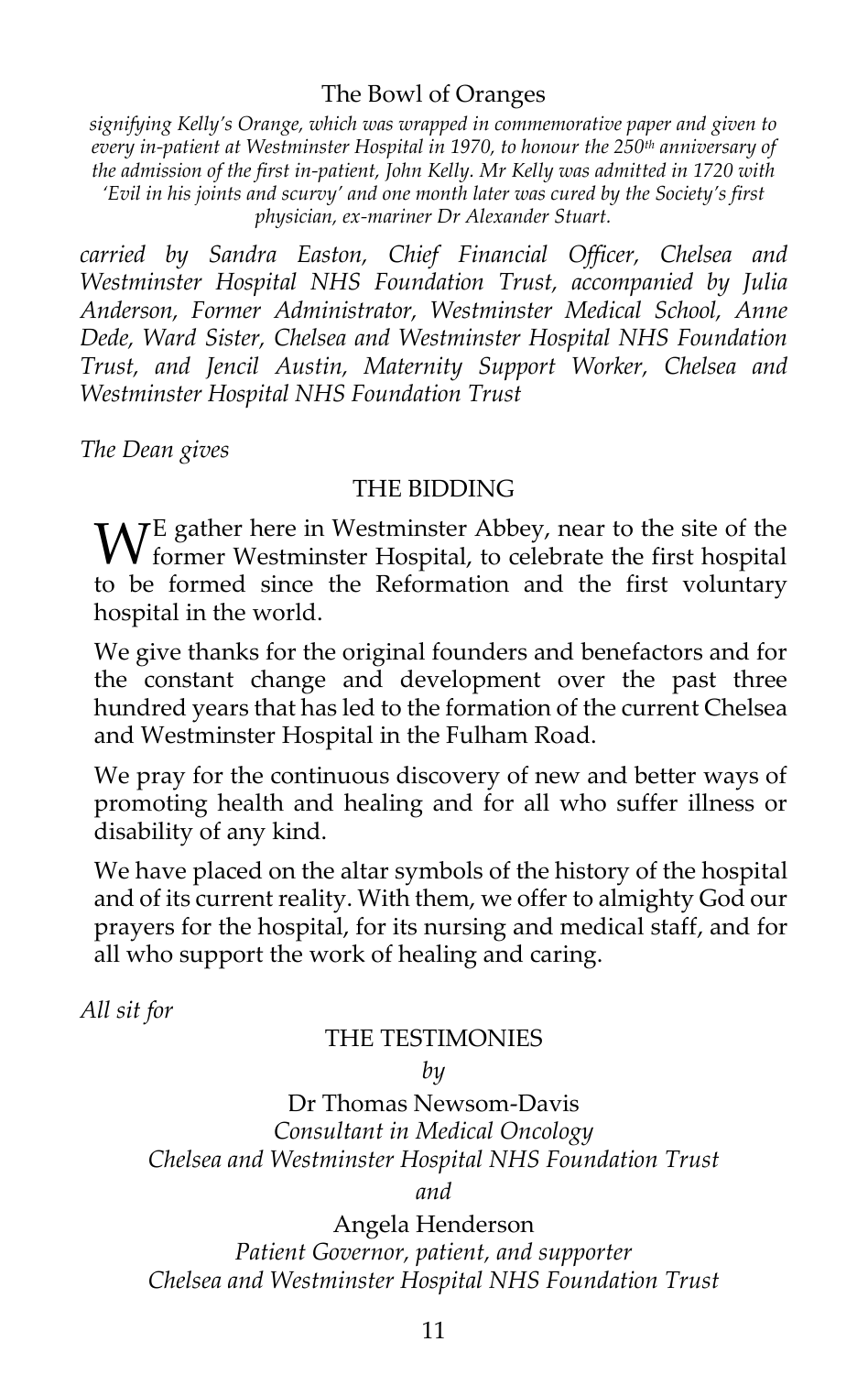*Alexander Hoare, descendent of Mr Henry Hoare, founder of Westminster Hospital, reads*

#### THE FIRST READING

**HEREA** CONOUR physicians for their services,<br>
for the Lord created them; for the Lord created them; for their gift of healing comes from the Most High, and they are rewarded by the king. The skill of physicians makes them distinguished, and in the presence of the great they are admired. The Lord created medicines out of the earth, and the sensible will not despise them. Was not water made sweet with a tree in order that its power might be known? And he gave skill to human beings that he might be glorified in his marvellous works. By them the physician heals and takes away pain; the pharmacist makes a mixture from them. God's works will never be finished; and from him health spreads over all the earth.

*Ecclesiasticus 38: 1–8*

#### *The choir sings*

#### THE PSALM

**PRAISE** the Lord, O my soul :<br>and all that is within me pr and all that is within me praise his holy name. Praise the Lord, O my soul : and forget not all his benefits. Who forgiveth all thy sin : and healeth all thine infirmities. Who saveth thy life from destruction : and crowneth thee with mercy and loving-kindness; who satisfieth thy mouth with good things : making thee young and lusty as an eagle. The Lord executeth righteousness and judgement : for all them that are oppressed with wrong. He shewed his ways unto Moses : his works unto the children of Israel.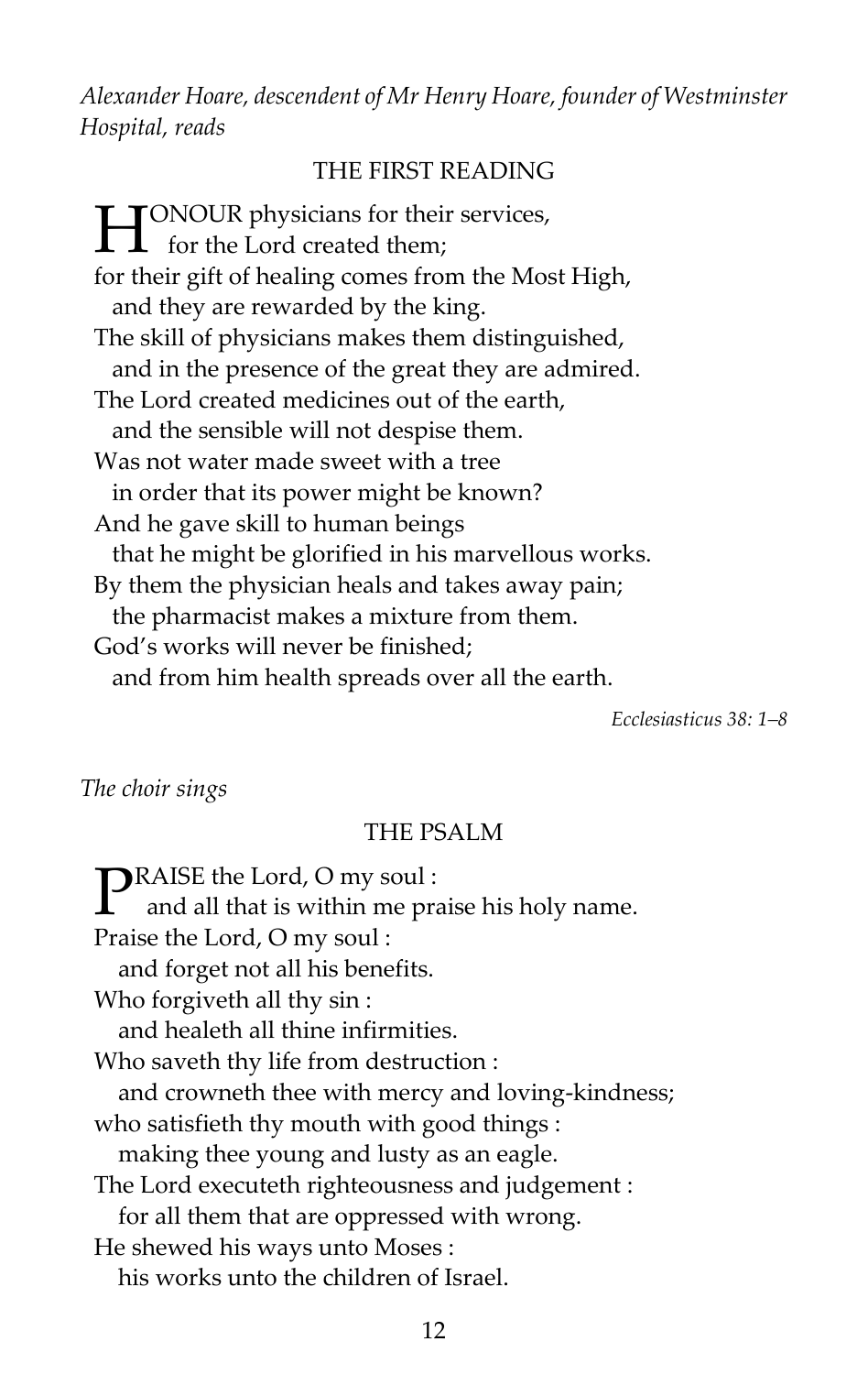The Lord is full of compassion and mercy : long-suffering, and of great goodness. He will not alway be chiding : neither keepeth he his anger for ever. He hath not dealt with us after our sins : nor rewarded us according to our wickednesses. For look how high the heaven is in comparison of the earth : so great is his mercy also toward them that fear him. Look how wide also the east is from the west : so far hath he set our sins from us. Yea, like as a father pitieth his own children : even so is the Lord merciful unto them that fear him. For he knoweth whereof we are made : he remembereth that we are but dust. The days of man are but as grass : for he flourisheth as a flower of the field. For as soon as the wind goeth over it, it is gone : and the place thereof shall know it no more. But the merciful goodness of the Lord endureth for ever and ever upon them that fear him : and his righteousness upon children's children; even upon such as keep his covenant : and think upon his commandments to do them. The Lord hath prepared his seat in heaven : and his kingdom ruleth over all. O praise the Lord, ye angels of his, ye that excel in strength : ye that fulfil his commandment, and hearken unto the voice of his words. O praise the Lord, all ye his hosts : ye servants of his that do his pleasure. O speak good of the Lord, all ye works of his, in all places of his dominion : praise thou the Lord, O my soul. Glory be to the Father, and to the Son : and to the Holy Ghost; as it was in the beginning, is now, and ever shall be : world without end. Amen.

*Richard Marlow (1939–2013) after William Smith (1603–45) Psalm 103*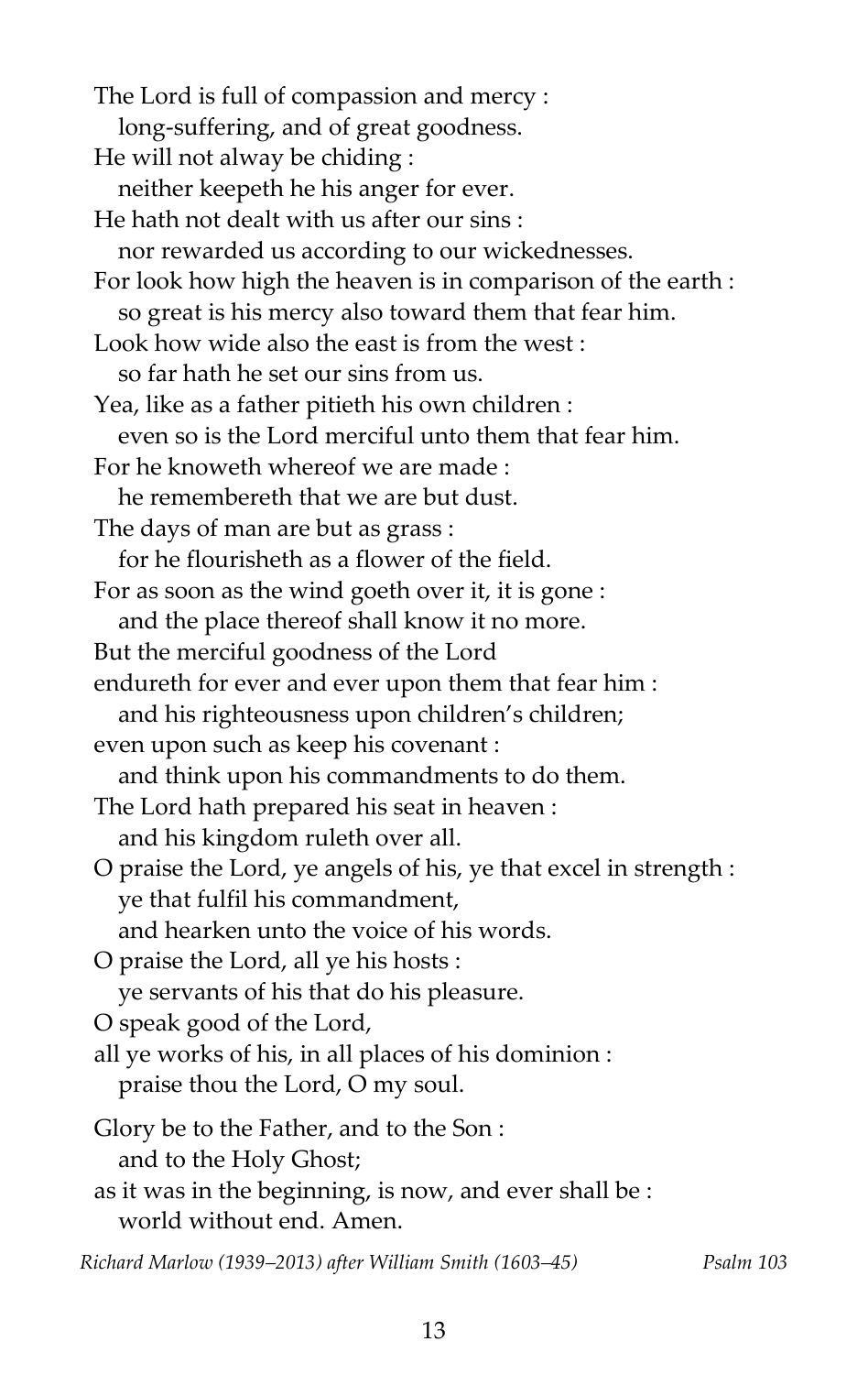*Lesley Watts, Chief Executive, Chelsea and Westminster Hospital NHS Foundation Trust, reads*

#### THE SECOND READING

N another sabbath Jesus entered the synagogue and taught,  $\sum_{n=1}^{\infty}$  and there was a man there whose right hand was withered. The scribes and the Pharisees watched him to see whether he would cure on the sabbath, so that they might find an accusation against him. Even though he knew what they were thinking, he said to the man who had the withered hand, 'Come and stand here.' He got up and stood there. Then Jesus said to them, 'I ask you, is it lawful to do good or to do harm on the sabbath, to save life or to destroy it?' After looking around at all of them, he said to him, 'Stretch out your hand.' He did so, and his hand was restored.

*St Luke 6: 6–10*

*All stand to sing*



**I** VOW to thee, my country, all earthly things above,<br>entire and whole and perfect, the service of my lo entire and whole and perfect, the service of my love: the love that asks no question, the love that stands the test, that lays upon the altar the dearest and the best; the love that never falters, the love that pays the price, the love that makes undaunted the final sacrifice.

And there's another country, I've heard of long ago, most dear to them that love her, most great to them that know; we may not count her armies, we may not see her King; her fortress is a faithful heart, her pride is suffering; and soul by soul and silently her shining bounds increase, and her ways are ways of gentleness and all her paths are peace.

*Thaxted 295 AMNS Cecil Spring-Rice (1859–1918) from* Jupiter *in* The Planets *Gustav Holst (1874–1934)*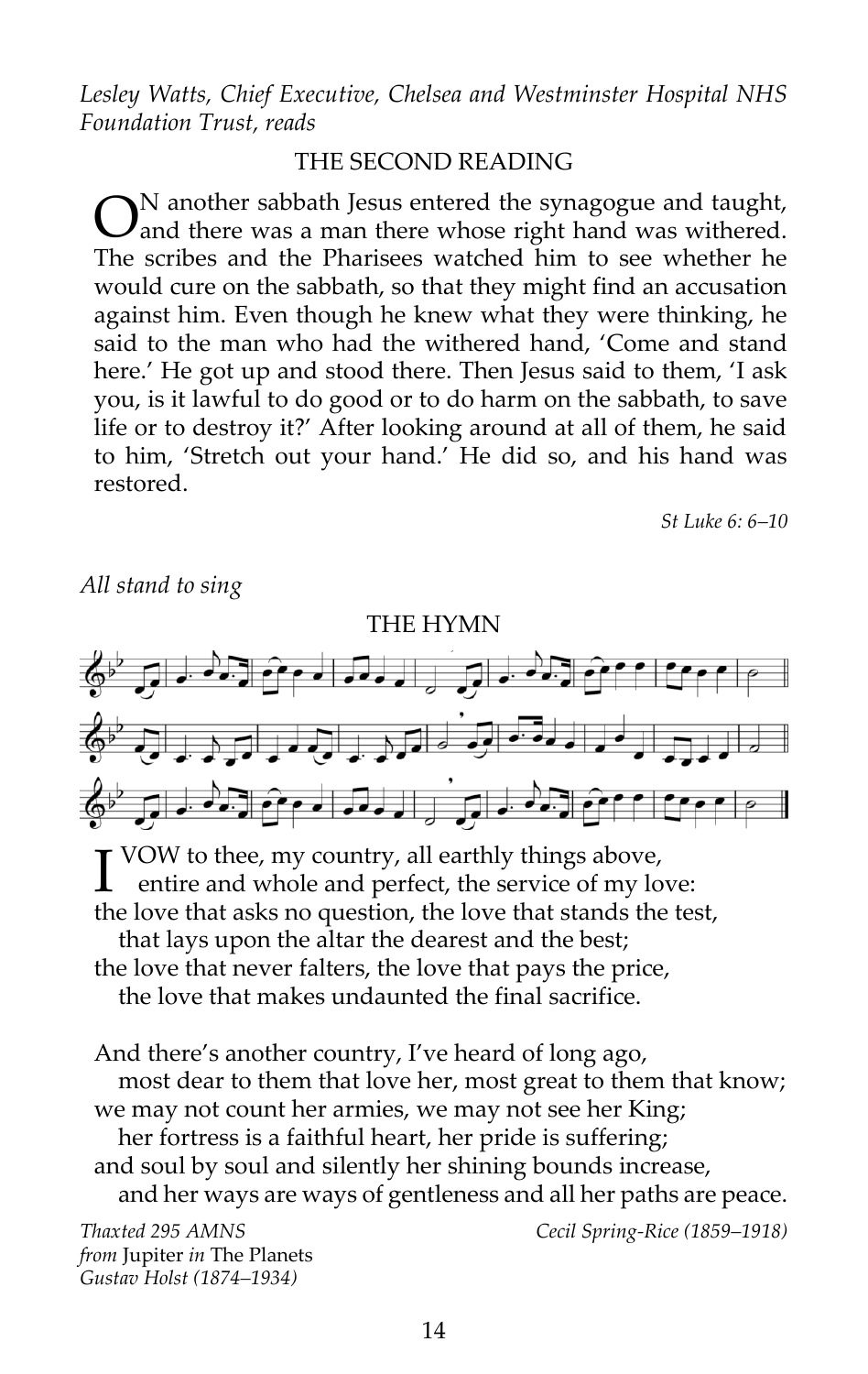*All sit for* 

## THE ADDRESS *by* The Dean

*The choir sings*

### THE ANTHEM

IS yoke is easy,  $\prod$ <sup>IS</sup> yoke is easy,<br>and his burden is light.

*George Frideric Handel St Matthew 11: 30 from* Messiah

*The Reverend Christopher Stoltz, Minor Canon and Precentor, introduces*

#### THE PRAYERS

Let us pray.

*All kneel or remain seated.*

*Zoe Penn, Medical Director, Chelsea and Westminster Hospital NHS Foundation Trust, says*

OR the gifts of life, love, and service, and for their flourishing FOR the gifts of life, love, and service, and for their flourishing<br>within the Chelsea and Westminster Hospital over the past 300 years; for the vision and inspiration of those who founded the hospital; and for all who continue faithfully to serve it;

let us bless the Lord. **Thanks be to God.**

*Rob Hodgkiss, Chief Operating Officer, Chelsea and Westminster Hospital NHS Foundation Trust, says*

TOR the National Health Service and for its commitment to FOR the National Health Service and for its commitment to improving the well-being of all people; for all who lead and support it; for those within government and industry who work to strengthen its care; and for those whose skill, patience, and loyalty bring healing and wellness to many;

let us bless the Lord. **Thanks be to God.**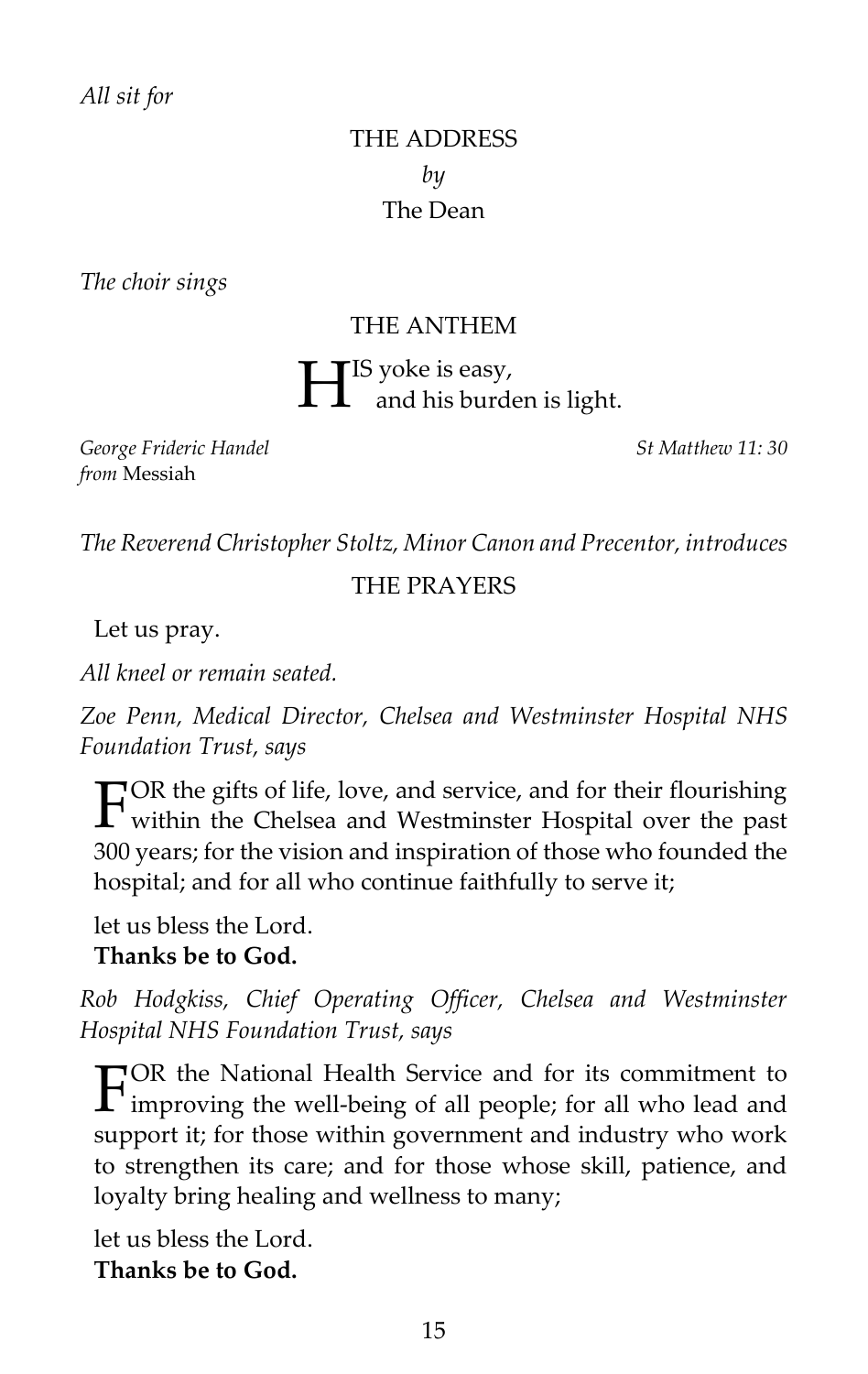*Dr Sophia Cavill, Acute Medical Registrar, Chelsea and Westminster Hospital NHS Foundation Trust, says*

OR all who are unwell; for those living with chronic illness  $\Gamma$ <sup>OR</sup> all who are unwell; for those living with chronic illness<br>and those nearing death; for all suffering in mind, body, or spirit, for their families, carers, and all who provide emotional support; and for the work of chaplains and all who offer pastoral care to patients and staff;

let us bless the Lord.

## **Thanks be to God.**

*The Reverend Jane Sinclair, Canon in Residence, says* 

FOR the life and health of our nation; for Her Majesty The Queen and her government; for the work of Parliament and Queen and her government; for the work of Parliament and all public servants; and for the prosperity and peace of the many nations from which we who are gathered here today have come;

let us bless the Lord. **Thanks be to God.**

*The Reverend Bernard Hughes, former Chaplain at St Stephen's Hospital, St Mary Abbot's Hospital, Westminster Hospital, and Chelsea and Westminster Hospital, says*

LMIGHTY God, whose blessed Son Jesus Christ went about **ALMIGHTY God, whose blessed Son Jesus Christ went about** doing good, and healing all kinds of sickness and disease among the people: continue, we beseech thee, this his gracious work among us, especially within the Chelsea and Westminster Hospital; cheer, heal, and sanctify the sick; grant to our physicians, surgeons, nurses, and staff, both wisdom and skill, sympathy and patience; and send down thy blessing on all who labour to prevent suffering and to forward thy purposes of love; through Jesus Christ our Lord. **Amen.**

*Ward Prayer, Westminster Hospital*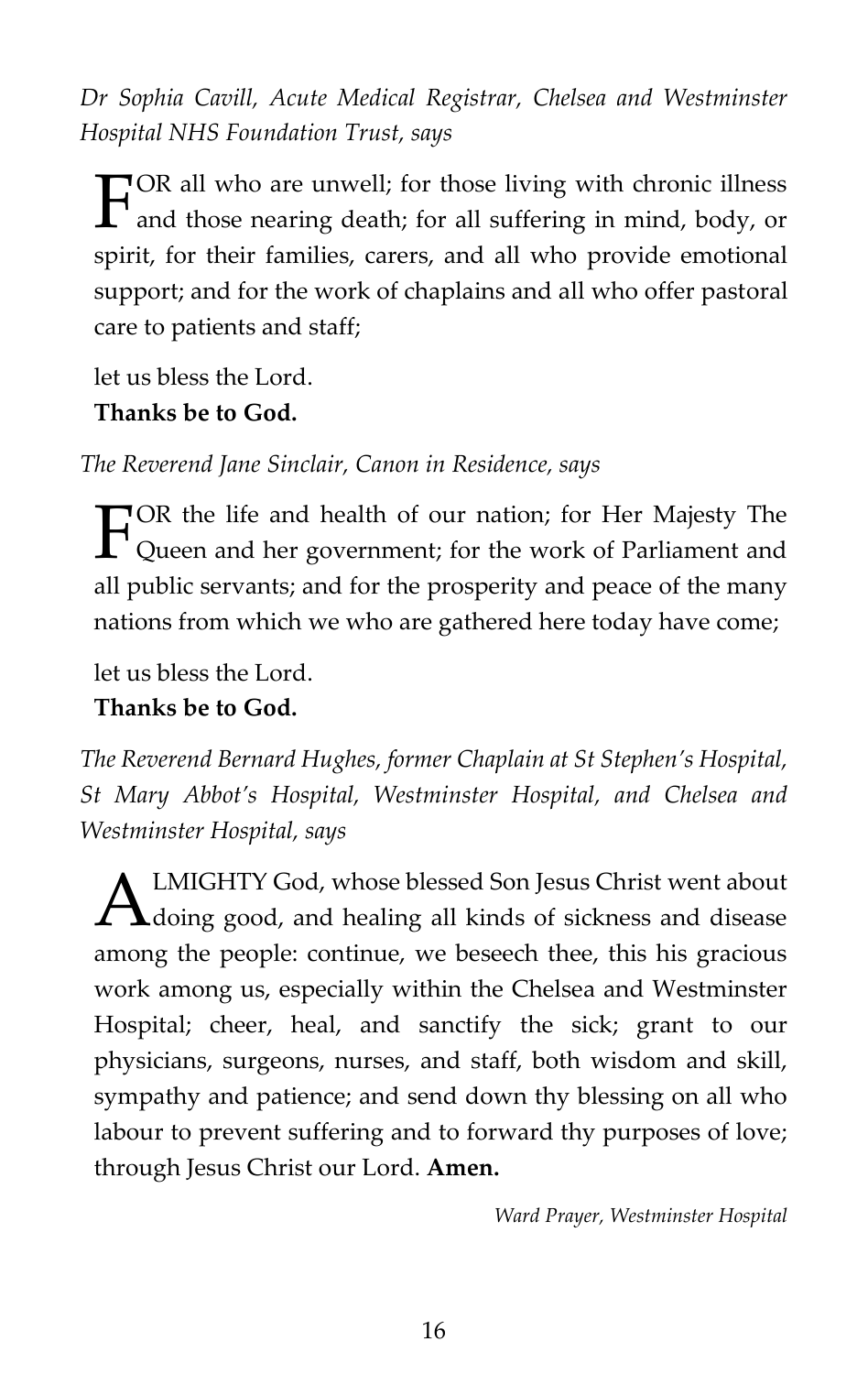*Professor Paul Aichroth, alumnus of Westminster Medical School, reads*

**TITHIN** these walls, Pity will war with Death, Conquer, and fail, and conquer yet again. Here many a broken life will fight for breath. Grave eyes will watch, and hearts grow numb with pain; Till the new hope that makes the eyes grow blind Breathes, and the long suspense breaks down in tears; And quiet skill, content to serve its kind, Turn to new conflicts, through uncounted years. Here Knowledge like a heavenly lamp shall shine; And wondering children's faces, peaked and wise, Look up at kindly faces, and divine The unchanging love that looks through changing eyes. For Love that left high heaven to dwell with men Looks, through men's eyes, on His own children, then. W

Westminster Hospital, 1923 *Alfred Noyes (1880–1958)*

#### *The Precentor concludes*

Confident of the time when all things shall be made new in Christ, let us pray in the words he has given us:

**UR Father, who art in heaven, hallowed be thy name. Thy kingdom come, thy will be done, on earth as it is in heaven.**<br> **kingdom come, thy will be done, on earth as it is in heaven. Give us this day our daily bread. And forgive us our trespasses, as we forgive those who trespass against us. And lead us not into temptation, but deliver us from evil. For thine is the kingdom, the power and the glory, for ever and ever. Amen.**

*All sit for* 

#### A REFLECTION

#### by

Sir Thomas Hughes-Hallett DL *Chairman, Chelsea and Westminster Hospital NHS Foundation Trust*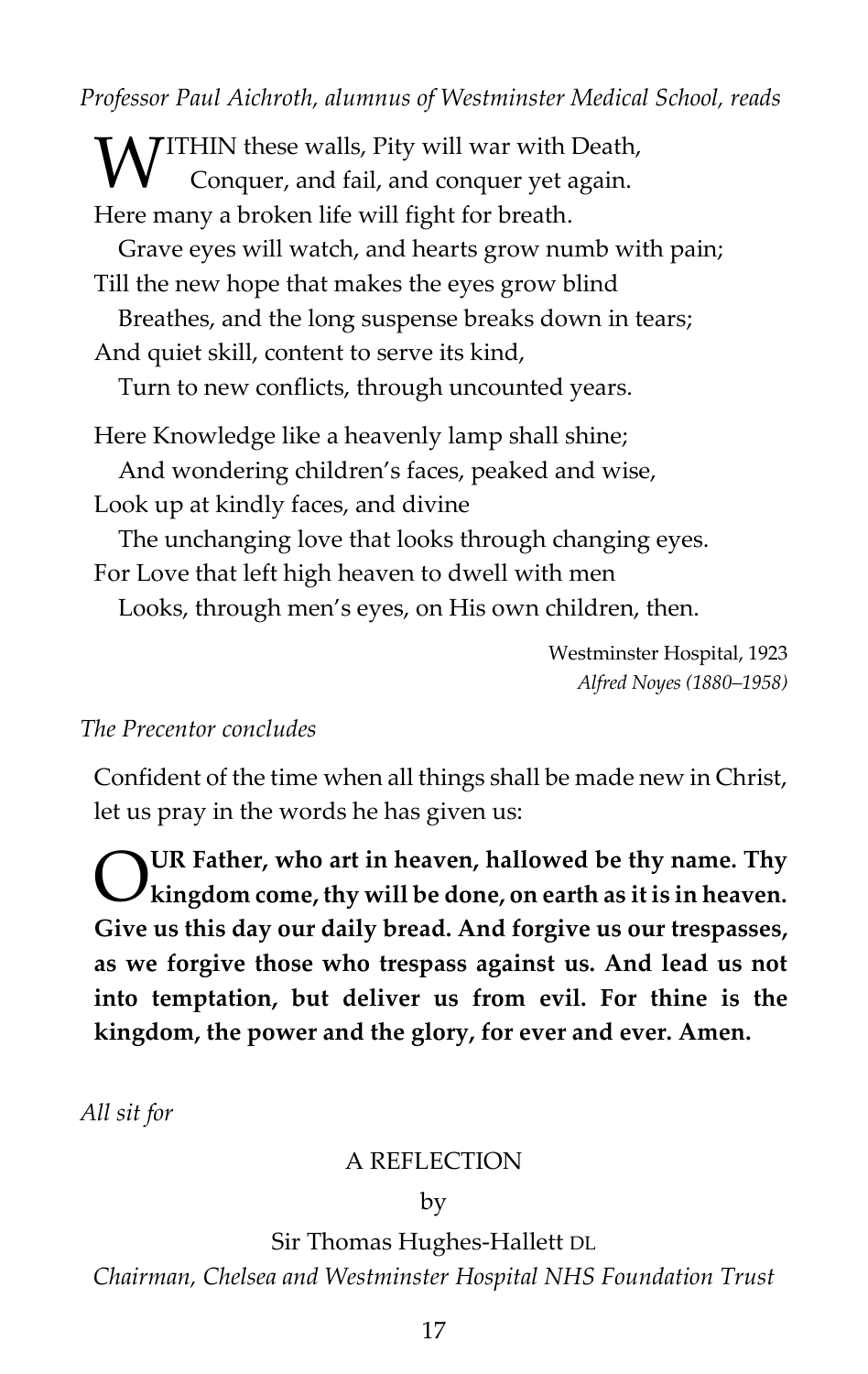#### THE HYMN



**P**RAISE, my soul, the King of heaven;<br>to his feet thy tribute bring. to his feet thy tribute bring. Ransomed, healed, restored, forgiven, who like me his praise should sing? Praise him! Praise him! Praise the everlasting King.

Praise him for his grace and favour to our fathers in distress; praise him still the same for ever, slow to chide, and swift to bless. Praise him! Praise him! glorious in his faithfulness.

Father-like, he tends and spares us; well our feeble frame he knows; in his hands he gently bears us, rescues us from all our foes. Praise him! Praise him! widely as his mercy flows.

Angels, help us to adore him; ye behold him face to face; sun and moon, bow down before him; dwellers all in time and space. Praise him! Praise him! Praise with us the God of grace.

*John Goss (1800–80) after Psalm 103*

*Praise, my soul 436 NEH Henry Lyte (1793–1847)*